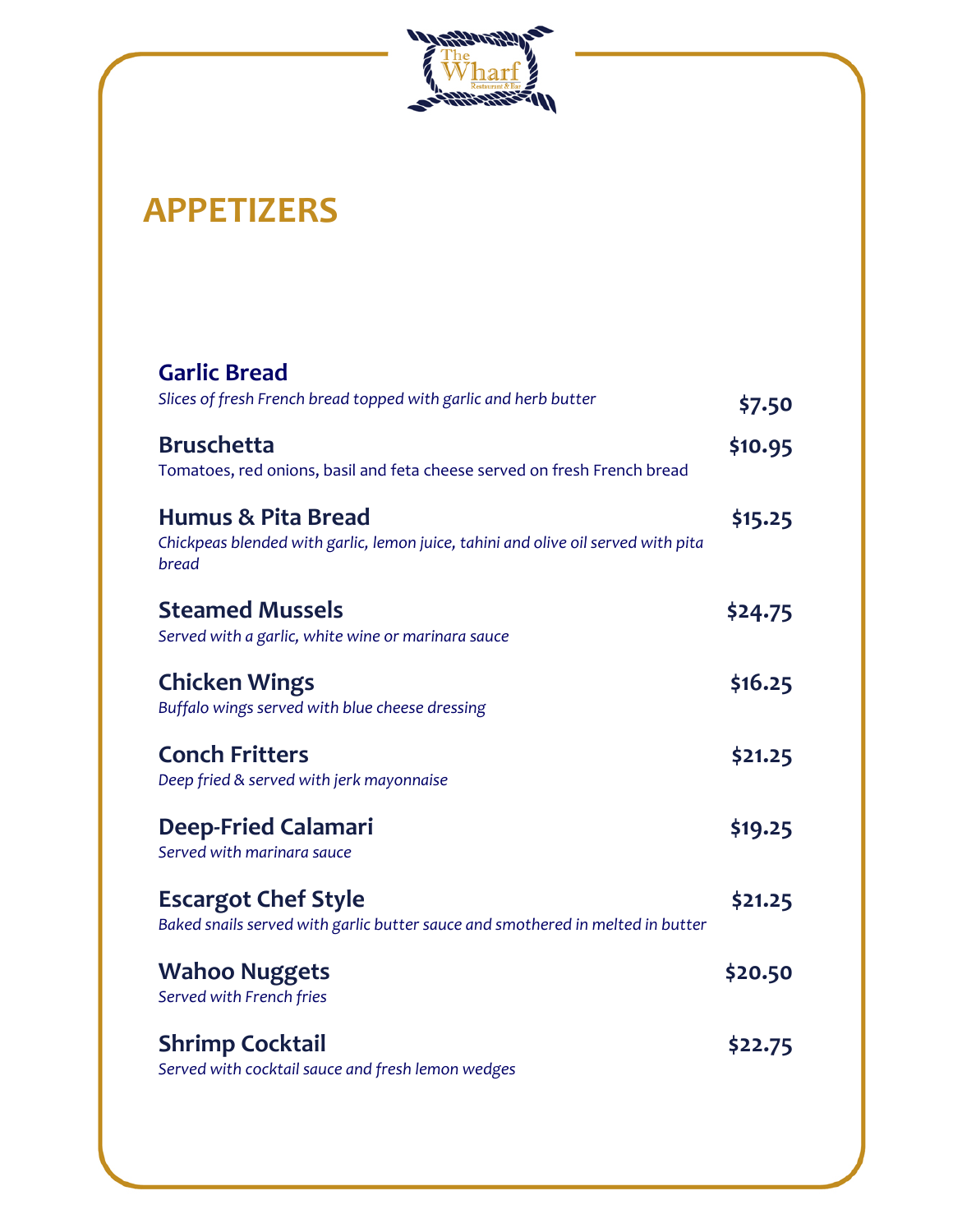

#### **SOUPS**

| <b>Miso Soup</b>                                             | \$9.95  |
|--------------------------------------------------------------|---------|
| Chef's Soup of the Day                                       | \$11.75 |
| <b>Traditional Bermuda Fish Chowder</b>                      | \$12.75 |
| Served with Gosling's Black Seal rum and sherry pepper sauce |         |

### **SALADS**

| <b>Mixed Green Salad</b>                                                     | \$15.75 |
|------------------------------------------------------------------------------|---------|
| Served with balsamic vinaigrette                                             |         |
| <b>Classic Caesar</b>                                                        | \$19.50 |
| Crisp romaine lettuce topped with parmesan cheese and garlic croutons        |         |
| <b>Greek Salad</b>                                                           | \$21.75 |
| Romaine, tomatoes, cucumber, olives, bell peppers, onion and feta cheese     |         |
| <b>Burrata Caprese</b>                                                       | \$22.75 |
| Fresh Burrata Cheese, Tomatoes, Olive Oil, Basil and balsamic reduction on a |         |
| <b>Bed of Arugula Salad</b>                                                  |         |
| <b>The Wharf Salad</b>                                                       | \$21.50 |
| Mixed greens, tomato, crumbled blue cheese, Mandarin oranges and nuts        |         |
| <b>Salad Additions</b>                                                       |         |
| Chicken \$10, Fish of the Day \$10, Shrimp \$12                              |         |

# **CHILDREN'S MENU** *(Under 12 year's old)*

| <b>French Fries</b>                      | \$10.50 |
|------------------------------------------|---------|
| <b>Plain Pasta</b>                       | \$9.00  |
| <b>Macaroni &amp; Cheese</b>             | \$10.50 |
| <b>Chicken Nuggets</b>                   | \$11.75 |
| 8" Pizza                                 | \$13.50 |
| \$2.00 extra per topping                 |         |
| <b>Fish &amp; Chips</b>                  | \$12.75 |
| <b>Grilled Ham &amp; Cheese Sandwich</b> | \$11.75 |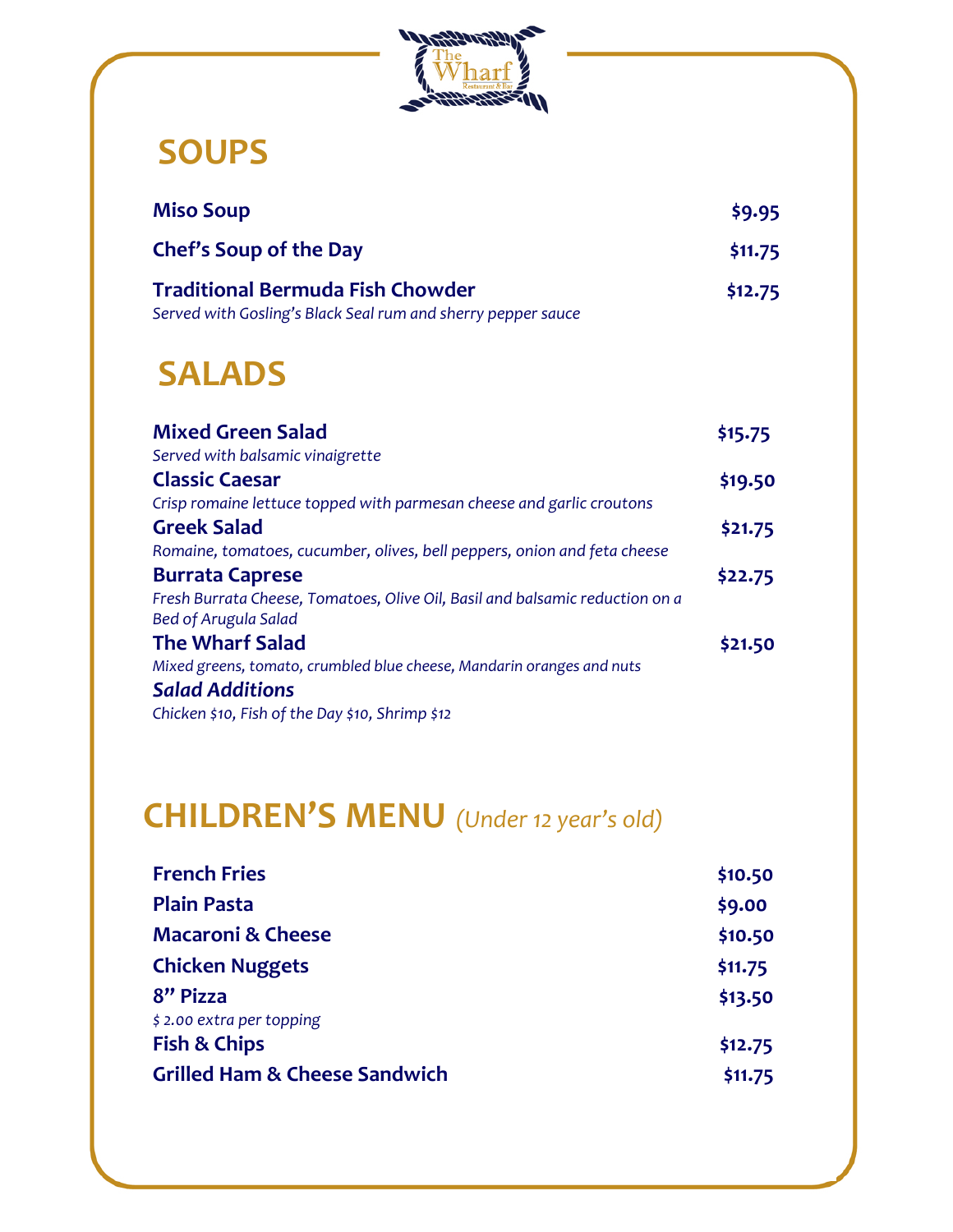

#### **SANDWICHES & BURGERS**

| <b>BLT</b>                                                                | \$18.50 |
|---------------------------------------------------------------------------|---------|
| Bacon, lettuce and tomato served on fresh bread, French Fries             |         |
| <b>Classic Club</b>                                                       | \$19.00 |
| Sliced chicken, ham, tomato and Swiss cheese, French Fries                |         |
| <b>Fish Sandwich</b>                                                      | \$22.75 |
| Pan-fried wahoo on raisin bread, French Fries                             |         |
| <b>Grilled Chicken</b>                                                    | \$21.25 |
| Sliced chicken breast with avocado, tomato and lettuce, French Fries      |         |
| <b>Soft Shell Fish Tacos</b>                                              | \$23.50 |
| Fish of the day with lettuce, tomato, sour cream, cilantro, French Fries, |         |
| <b>Vegetable Burger</b>                                                   | \$17.50 |
| <b>Hamburger</b>                                                          | \$18.50 |
| Cheeseburger                                                              | \$20.50 |
| <b>Bacon Cheeseburger</b>                                                 | \$22.00 |
| <b>Steak Sandwich</b>                                                     | \$31.00 |
| 80z Angus Beef served with mushrooms, onions, French fries                |         |
| <b>Jerk Chicken Wrap</b>                                                  | \$21.50 |
| With lettuce, sour cream and salsa served in a tortilla, French Fries     |         |

#### **ENTREES**

| <b>Cottage Pie</b>                                                                               | \$27.75 |
|--------------------------------------------------------------------------------------------------|---------|
| Savoury minced Angus beef with carrots, onions, topped with mashed                               |         |
| potato                                                                                           |         |
| <b>Fish and Chips</b>                                                                            | \$23.75 |
| Served with malt vinegar and tartar sauce                                                        |         |
| <b>Grilled Shrimp</b>                                                                            | \$29.50 |
| Served with French fries & coleslaw                                                              |         |
| <b>Grilled Chicken Breast</b>                                                                    | \$31.50 |
| Served with mushroom sauce, white rice and vegetables                                            |         |
| <b>Chicken Tikka Masala</b>                                                                      | \$31.50 |
| Tender pieces of chicken breast, marinated in mild spices and yogurt served<br>with basmati rice |         |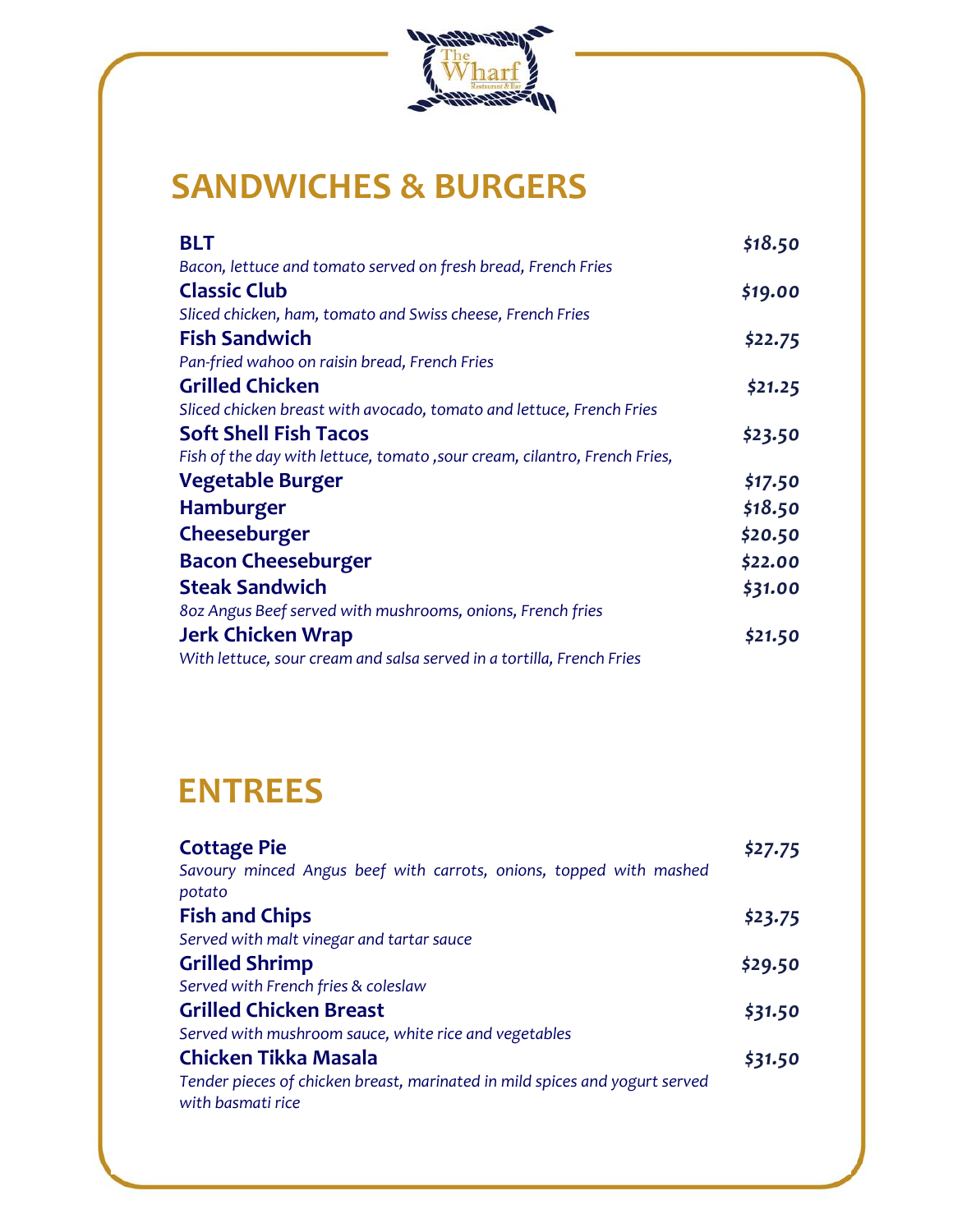

| <b>Grilled Wahoo</b>                                             | \$33.75 |
|------------------------------------------------------------------|---------|
| Served with garlic butter sauce with baked potato and vegetables |         |
| <b>Chicken Tenders</b>                                           | \$21.50 |
| Served with honey mustard and French fries                       |         |
| <b>Fresh Pan-fried Rockfish</b>                                  | \$45.50 |
| Served with peas 'n' rice and vegetables                         |         |
| Teriyaki Chicken                                                 | \$21.75 |
| Served with steamed rice and vegetables                          |         |

#### **PASTA**

| <b>Vegetable Lasagne</b>                                                                      | \$25.50 |
|-----------------------------------------------------------------------------------------------|---------|
| Layers of pasta with tomato, cream sauce and vegetables                                       |         |
| Spaghetti Bolognaise                                                                          | \$27.50 |
| With tomato & meat sauce                                                                      |         |
| <b>Fettuccine Alfredo</b>                                                                     | \$26.50 |
| Pasta served in a rich creamy sauce with chicken and mushrooms                                |         |
| <b>Meat Lasagne</b>                                                                           | \$27.50 |
| Layers of pasta with meat, tomato and cream sauce                                             |         |
| <b>Mushroom Ravioli</b>                                                                       | \$26.75 |
| Served in a creamy tomato and pesto sauce                                                     |         |
| Seafood pasta                                                                                 | \$35.50 |
| Served with shrimp, scallops and mussels, pink sauce with parmesan cheese<br>and garlic bread |         |
| Jambalaya                                                                                     | \$32.75 |
| With penne pasta, shrimps, chicken, chorizo, mushrooms, tomato,<br>olive oil and basil        |         |

## **DESSERTS**

| <b>Tiramisu</b>                                 | \$12.75 |
|-------------------------------------------------|---------|
| <b>Key Lime Pie</b>                             | \$12.50 |
| <b>Crème Brûlée</b>                             | \$12.50 |
| <b>Cheesecake with Whipped cream</b>            | \$12.50 |
| <b>Chocolate Souffle with Vanilla Ice Cream</b> | \$12.50 |
| <b>Ice Cream Sundae</b>                         | \$12.25 |
| <b>Choice of Ice Cream or Sherbets</b>          | \$5.50  |
| <b>Ice Cream with Caramel flavoured cream</b>   | \$12.25 |
| <b>Bread and Butter Pudding</b>                 | \$12.75 |
| <b>Apple Pie</b>                                | \$12.75 |